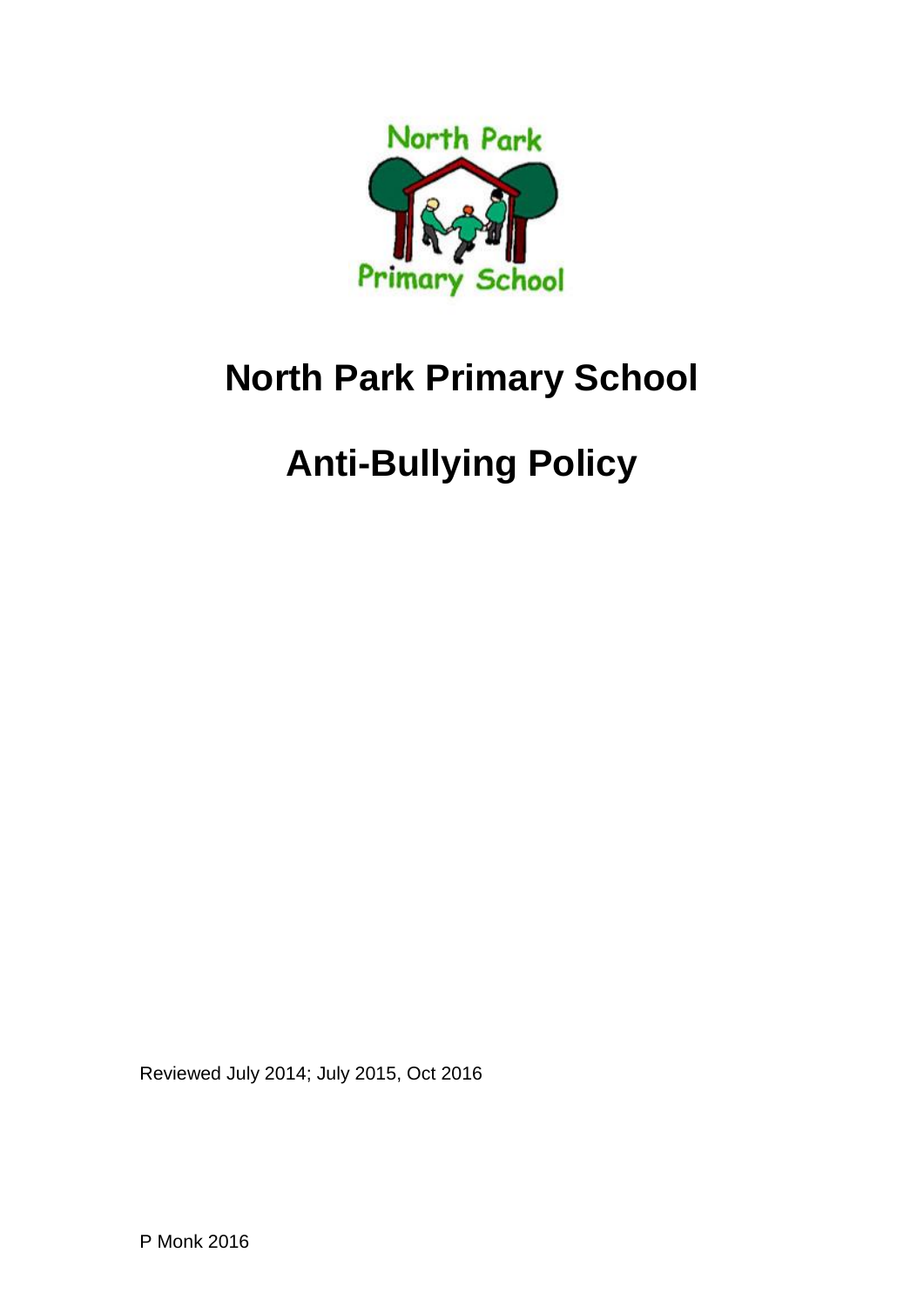### *North Park Primary School Anti-Bullying Policy*

#### *Mission Statement*

*To achieve the very best for every child - working together to provide a caring environment, that encourages and nurtures, with an enriched education for all.* 

#### *School Aims*

- To be an effective school, where children are encouraged to achieve their potential and staff strive to provide a high quality education.
- To promote a positive ethos in which all children and staff are valued and good relationships with all are fostered.
- To deliver rich, relevant and meaningful learning experiences, and provide a broad and balanced curriculum for all.
- To promote spiritual, moral, social and cultural development.
- To work with all partners staff, governors, parents, nursery and secondary schools, and other agencies – for the benefit of our children.

#### **Anti-Bullying Policy**

#### **Rationale**

North Park Primary School aims to work effectively against bullying. We know that there are times when bullying may occur and that this can be distressing to all concerned. We want to protect those who are being bullied and to counsel those who bully, making them aware of the consequences of their behaviour and teach them there is a better way to behave.

#### **Aims**

We believe that all pupils have a right to feel safe and happy at school so that they can concentrate on their learning and enjoy school. We aim:

- To build the children's self-esteem and confidence in tackling bullying and relationship issues;
- To create a safe, listening environment, where adults and children know they will be listened to and where concerns are dealt with appropriately;
- For pupils, staff and parents to understand that bullying is unacceptable, and how to deal with bullying effectively;
- For children to understand the difference between bullying and falling out;
- For our approach to anti-bullying to be consistent across the whole school;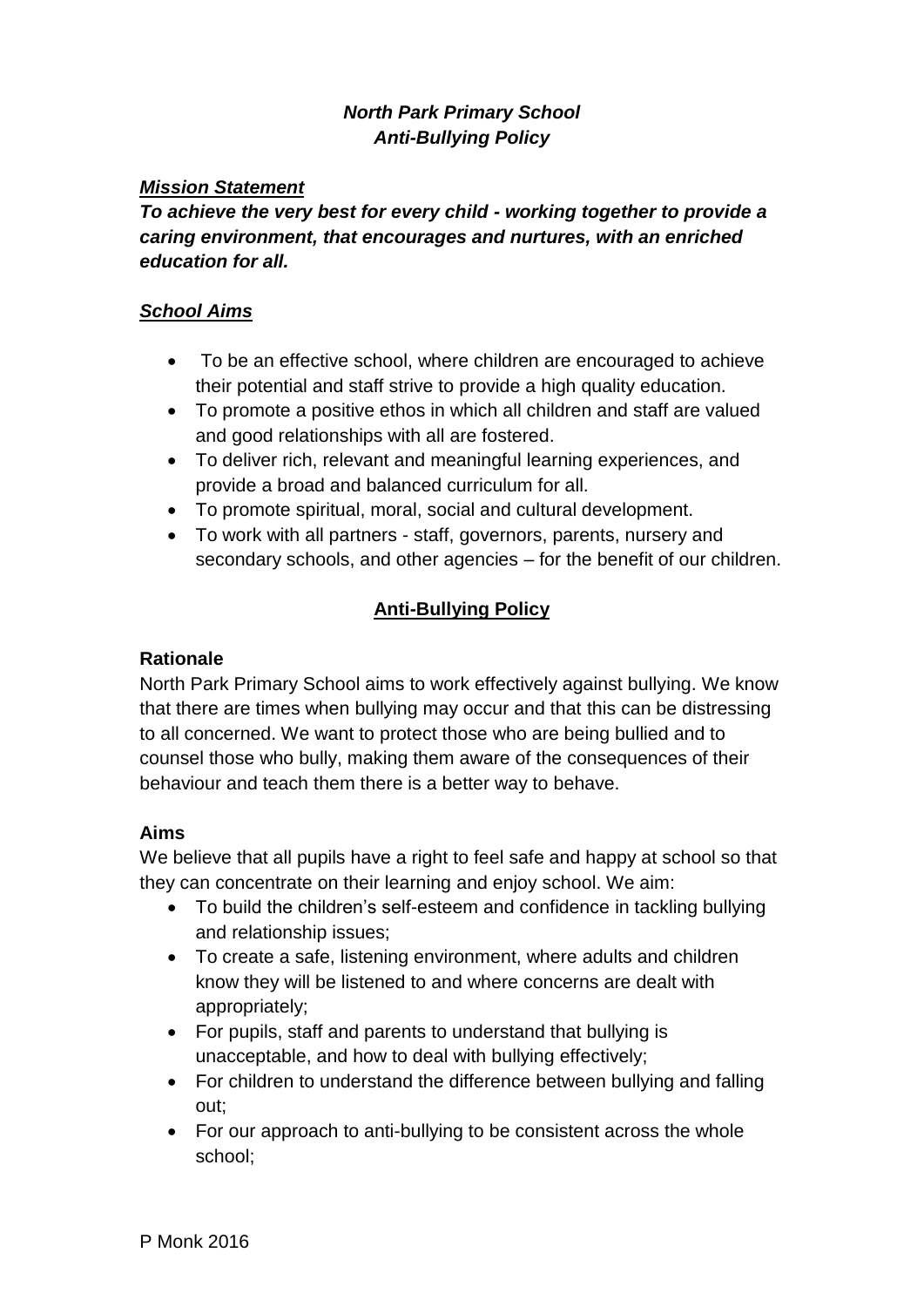To ensure this policy to be shared and understood by al, and as such it has been developed in partnership with pupils, staff, parents, and governors.

This policy is delivered alongside the general aims of the school and links with the school policies on Behaviour, Equality, Child Protection/Safeguarding and the PSHCE curriculum. Links are also made within policies for E-safety

### **Definition What is bullying?**

When we define Bullying we need to remember:

- 1. Bullying is deliberate or intentional,
- 2. It is usually repeated and
- 3. There is an imbalance of power between perpetrator and target.

We say 'usually repeated' because in some cases such as bullying targeting someone with special needs for example or if there is a risk of harm we would not look for repeated incidents to classify it as bullying if all the other aspects were there**.** Bullying can be frequent or infrequent, long term, high or low level and persistent. Bullying can include bullying of and by school staff, whether by pupils, parents or staff

#### **Bullying can take many forms including:**

- Physical kicking and shoving, injuring the target or damaging their belongings, intimidation
- Verbal taunts and name-calling, insults, threats or humiliation, intimidation
- Emotional behaviour intended to isolate, hurt or humiliate someone
- $\bullet$  Indirect sly and underhand, behind the target's back, rumour spreading
- Cyber using any form of electronic means, mobile phones, social networks, gaming, chat rooms, forums or apps.

### **Bullying can be driven by prejudice or fear of difference. It can be linked**

**to:**

- Race, religion or culture
- Gender
- Sexual orientation
- Appearance
- Family arrangements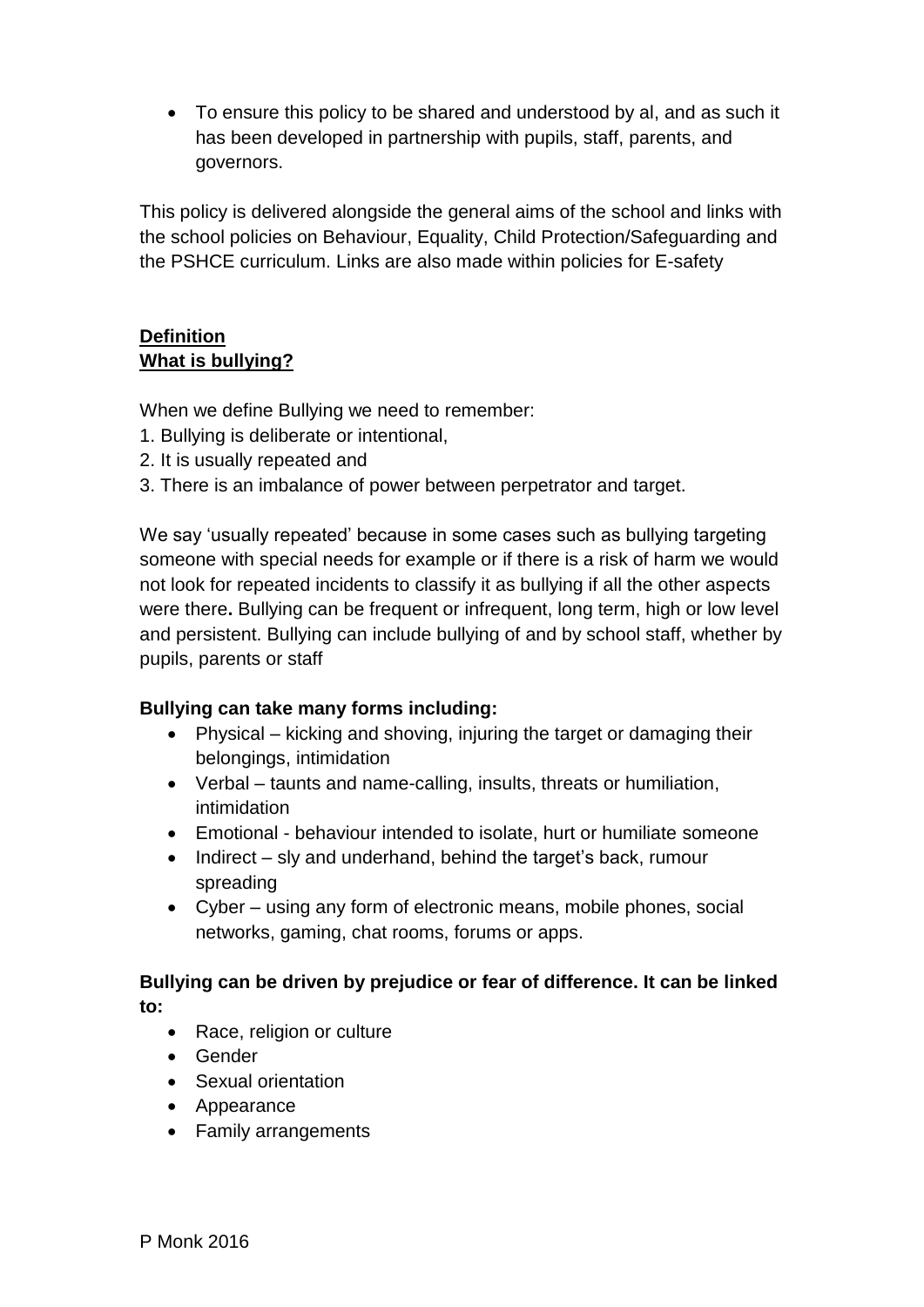#### *Bullying is not*

- A one-off incident
- Two children having a fight.
- Friends falling out, arguing and name-calling.
- Bumping into another child in the playground.

#### **What are some of the signs of Bullying?**

Behaviour of children and young people is not always easily understood. Changes in behaviour may have many causes. Being bullied can be one reason why a child or young person's behaviour changes. There is a need to be alter to the possibility of bullying occurring. Some signs which need to be investigated sensitively may include:

- Being frightened to walk to or from school
- Being unwilling to go to school
- Absence from school
- Asking to be driven to school
- Changing their route to school
- Schoolwork beginning to be affected
- Coming home with books or clothes damaged
- Fear or a mobile ringing or of websites
- Becoming withdrawn, clingy, moody, aggressive or emotional
- Becoming distressed, having sleep or appetite problems
- Crying themselves to sleep
- Having nightmares
- Unexplained bruises or scratches
- Behave in immature ways, e.g. revert to thumb sucking
- Having difficulty concentrating
- Complaining frequently of illness
- Significant behaviour change, including attention seeking behaviour
- Remaining close to teachers or supervisory staff

It must be remembered that some victims reveal no outward signs, and that some of these signs can also point to other problems, and may not be linked to bullying.

#### **How will bullying be dealt with?**

Any incidence of bullying is dealt with seriously, but with an emphasis on a caring, listening approach to both victims and the child who bullies/shows bullying behaviour. If bullying is either reported or suspected we will:

 Ensure incidences are recorded and reported fully. Recording will be done openly and with the knowledge and consent of the victim. Where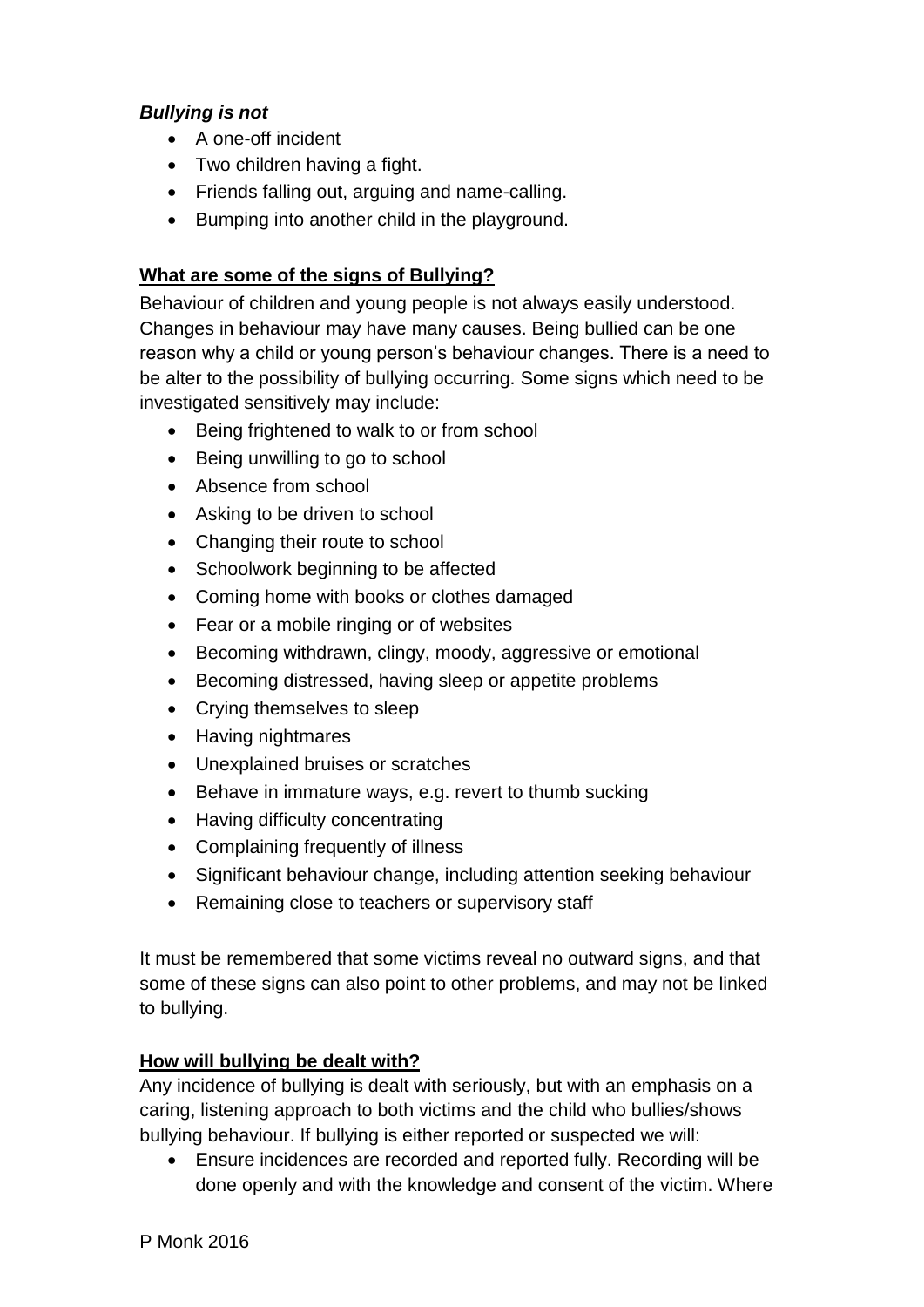appropriate the victim will sign any written record. These will be kept securely and will be reviewed by SMT and Governing body, in confidence. Incidences of bullying will be reported to Governors, as appropriate and where necessary other school policies and procedures will be followed should any further action be required.

- Any adult who responds to incidences of bullying will be expected to do so in a sensitive way; pupils may for example have special educational needs ort other difficulties such as family problems, which may exacerbate issues; staff in school will be made aware of any potential issues, whilst we will also ensure confidentiality. All staff are regularly updated on pupils who may be vulnerable, including for SEN, and are especially vigilant in dealing with these pupils. Staff are expected to challenge and deal with any kind bullying, including prejudice related bullying. School will:
- Ensure the safety and well being of children.
- Respond calmly and consistently.
- Talk to the victim, witnesses and record all information fully.
- Talk to the suspected child who bullies/shows bullying behaviour, attempting to identify reasons for the bullying, and discover why they have become involved; make it clear bullying will not be tolerated.
- Inform parents of both victim and the child who bullies/shows bullying behaviour and work with them to resolve any issues.
- Follow procedures in the Behaviour Policy, Equality Policy, E-safety Policy and other school policies to establish an agreement with pupils on how issues can be resolved.
- Allow children time to resolve issues.
- Follow up with further work to support pupils, where required, individually or together – both victim and the child who bullies/shows bullying behaviour, as required.
- If necessary complete follow-up work with the pupils in the cohort or school; this will always be done in a sensitive way to ensure victim s and those showing bullying behaviour are not named/isolated. For example, a whole school assembly may help highlight any issues beginning to arise or in-class PSHCE session.
- If the incidents persist and are causing a health and safety issue then the Head Teacher could instigate exclusion procedures (see Behaviour Policy)

#### *Ideas for supporting the victim*

- Encourage them to talk, to discuss, draw and write about feelings and to ask for help
- Teach them to say no; practise this
- Teach them to be teased and how to cope, e.g. role play
- Make a list of what has been said or could be said. Learn some good responses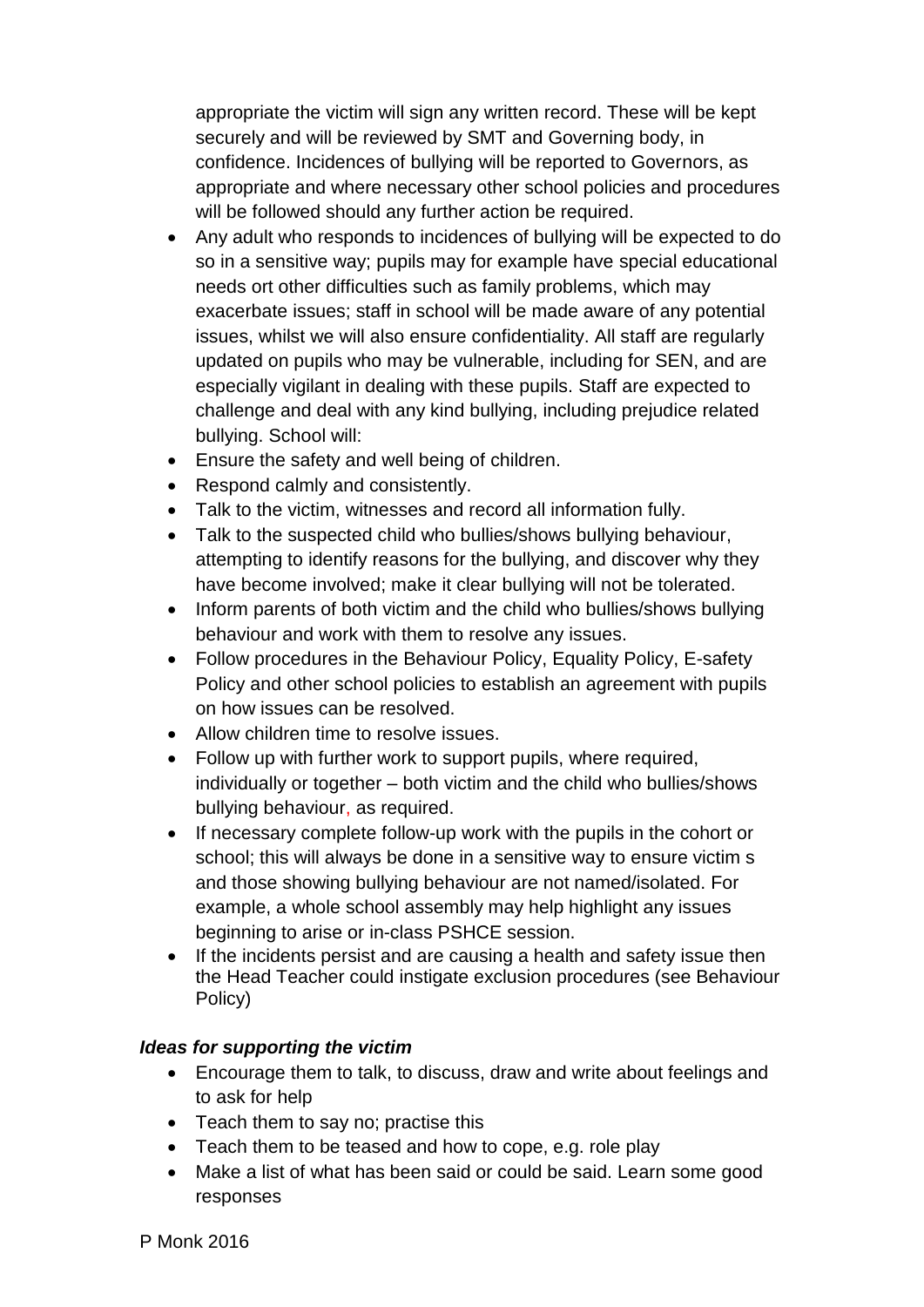- Teach them not to respond
- Act out ways to deal with the situation
- Encourage victim to stay with friends and avoid isolation

#### *Ideas for supporting a child who bullies/shows bullying behaviour:*

Work with the child who bullies or shows bullying behaviour to see if they have ideas about why they do this – what would help them to stop

- Reassure them it is their behaviour that you do not like, not them
- Develop an action plan for change; this may include support for the bully, if required, for example counselling, family work, PSA, referral to specialist services.
- Set clear limits and goals and record these
- Explain penalties and sanctions
- Bolster and praise good behaviour
- Do not allow excuses
- Ensure they apologise face to face and explain what they are sorry for
- Have a time out area
- Role play situations

#### **How do we work to prevent bullying taking place?**

- Bullying is regularly covered through the PSHCE curriculum and during Family Group sessions (as part of RRS work). Children are taught how to resolve conflict and about good behaviour and positive relationships.
- We have comprehensive policies on behaviour management, e-safety, equality which are enforced by all staff.
- Assemblies much work is done to help children reflect on moral and social development.
- We have an Anti-Bullying working party made up of pupils, staff, parents and Governors. The group reviews policies and procedures and provides guidance for children in school. The Governor responsible for Anti-Bullying is **Cllr Barbara Graham. Mrs E Spooner**  is the lead on Anti-Bullying in School.
- We have Buddies and Mini-Buds in school children in Year 2 and Year 6 are trained to be buddies and provide support for pupils during break and lunch times.
- We work with Anti-Bullying support staff, through an SLA with BIG (Bullying Intervention Group), to target groups of pupils in school, train staff and to help train our Buddies and Mini-Buds;
- Buddy stops on the playground.
- Guidance is given to parents and carers, and to pupils on how to deal with bullying. This is included in school brochures and is also available on the school website. (see Appendix 1)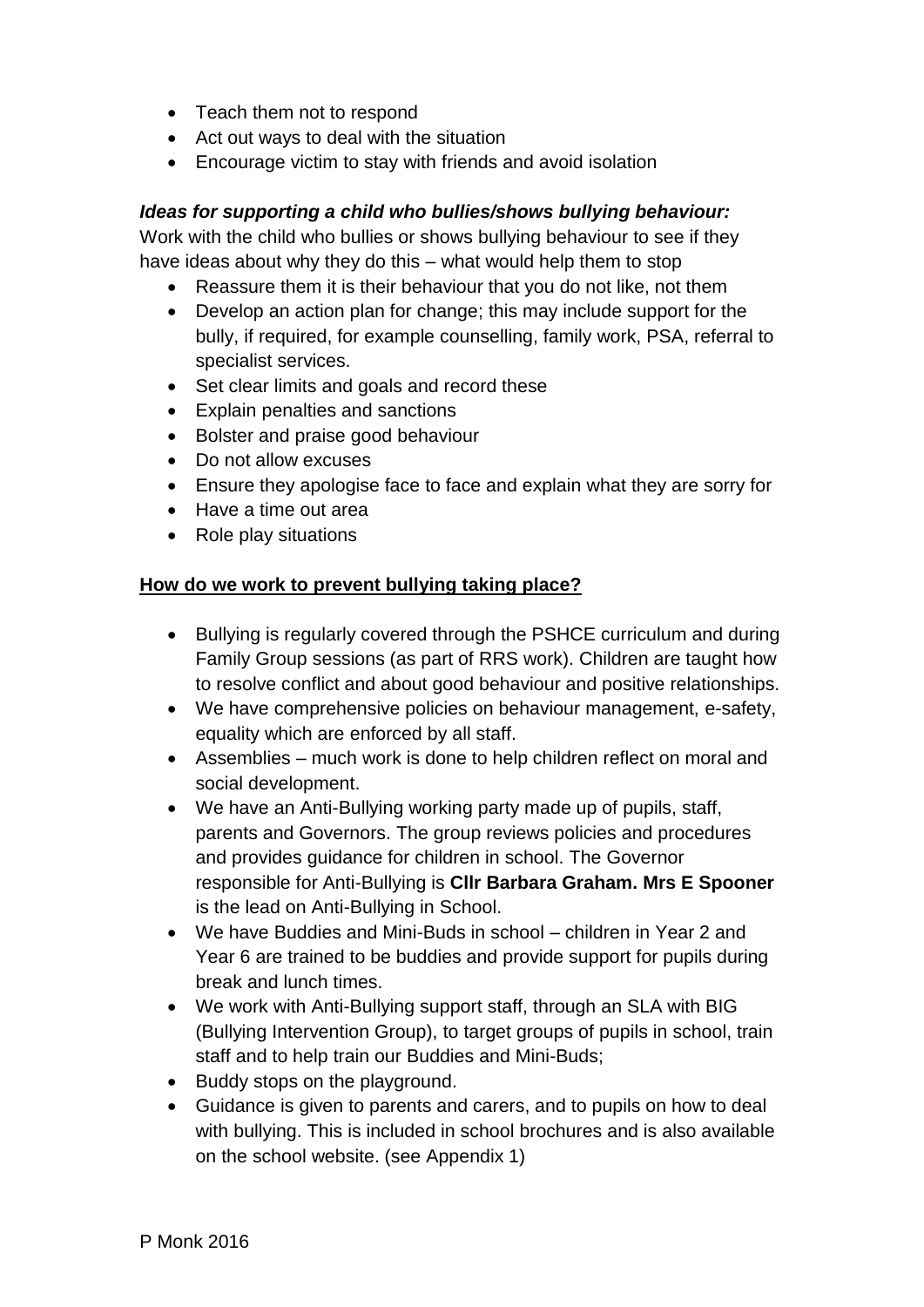- Anti-Bullying week held annually to help focus the children on what they can do to help eradicate bullying.
- Buddies are deployed within the dining hall, classrooms and on the playground. At lunchtimes supervisory staff are in attendance in all areas of the school and follow the anti-bullying procedures. School ensures staff are deployed to supervise playgrounds and other areas, including the dining hall and corridors, to safeguard pupils and prevent incidences occurring. Comprehensive safety procedures and re in place and this policy stand as alongside other safety policies within school.

#### **E-Safety**

- Our comprehensive e-safety policy has been adopted and is regularly reviewed by Governors.
- Cyber-bullying is covered through termly E-safety lessons. These are a feature of ICT teaching in all year groups;
- LA EDAs regularly review our E-safety procedures and policies.
- All members of the school community know the procedure for reporting e-Safety concerns
- Parents sign an e-safety agreement alongside their child
- Incidents of e-bullying are reported and recorded within the school behaviour logs or other relevant areas (e.g. child protection logs). These are reviewed by the Governors and ICT lead alongside the SMT
- The school manages e-Safety incidents in accordance with the school discipline/ behaviour policy where appropriate, and informs parents when required.

#### **Equality**

- The school is committed to ensuring we celebrate difference and promote equality in all we do. Equal opportunities underpin the work done within both the explicit and implicit curriculum. Pupils are regularly taught about the diverse society we live in and our Spiritual, Moral, Social and Cultural guidance prepares the pupils to be effective citizens in life. We hold the Rights Respecting School Award, which underpins our behaviour policy and guidance, and is reflected within the work we do in school. As part of this all incidences of bullying which relate to inequality will not be tolerated.
- The school has comprehensive Equality policies in place, in line with the Equality Act 2010; the school is opposed to all forms of prejudice which stand in the way of fulfilling the legal duties referred to in paragraphs 1–3: this includes:
	- $\triangleright$  prejudices around disability and special educational needs
	- $\triangleright$  prejudices around racism and xenophobia, including those that are directed towards religious groups and communities, for example anti-Semitism and Islamophobia, and those that are directed against Travellers, migrants, refugees and people seeking asylum
	- $\triangleright$  prejudices reflecting sexism, sexual orientation and homophobia.
- The Equality Governor is **Father J Livesley**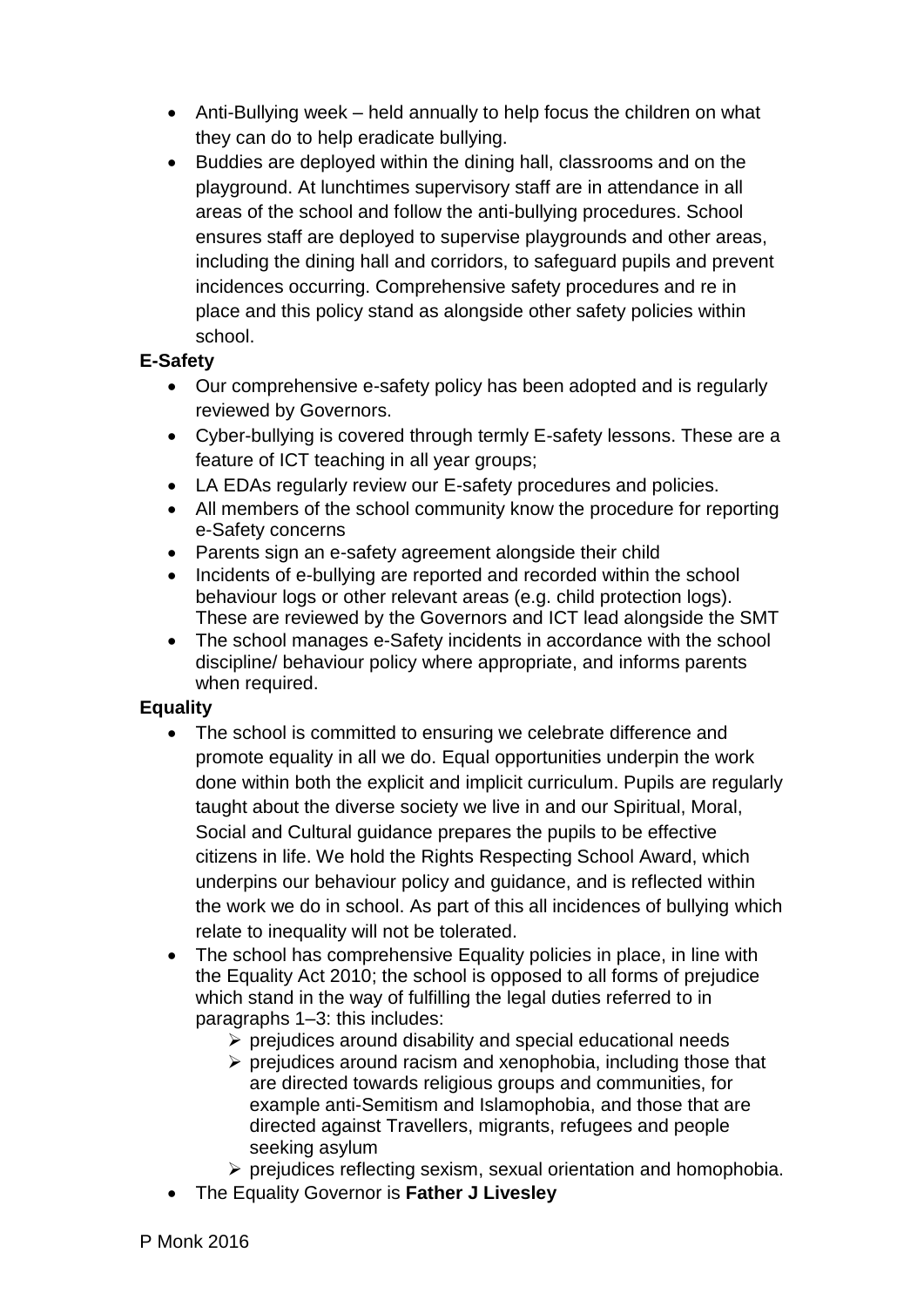- The policy addresses all forms of prejudice and bullying and recognises the need to ensure school is pro-active in its opposition to all forms of prejudicial bullying.
- All incidences of this kind are logged and reported, and reviewed termly by Governors; school ensures its responsibilities in recording and reporting incidences are taken seriously.
- Staff are given guidance on dealing with prejudice related incidents.

#### **Monitoring**

The Headteacher and Governors will regularly review the policy and guidance, along with any incidences of bullying through:

- Pupil discussion all groups including school council and working party; pupil questionnaire – whole school.
- Review of behaviour and incident log
- Review of pupil and parent questionnaires
- Parental feedback and questionnaires
- The Anti-Bullying working party, which includes Governors and parents, will also review policy, guidance and procedures.
- Analysis of data incidences of bullying, etc are recorded and reviewed by SMT annually to inform any school improvement work required.
- Policies are available for parents on the school website and all initiatives and successes related to this are regularly communicated to parents through newsletters etc.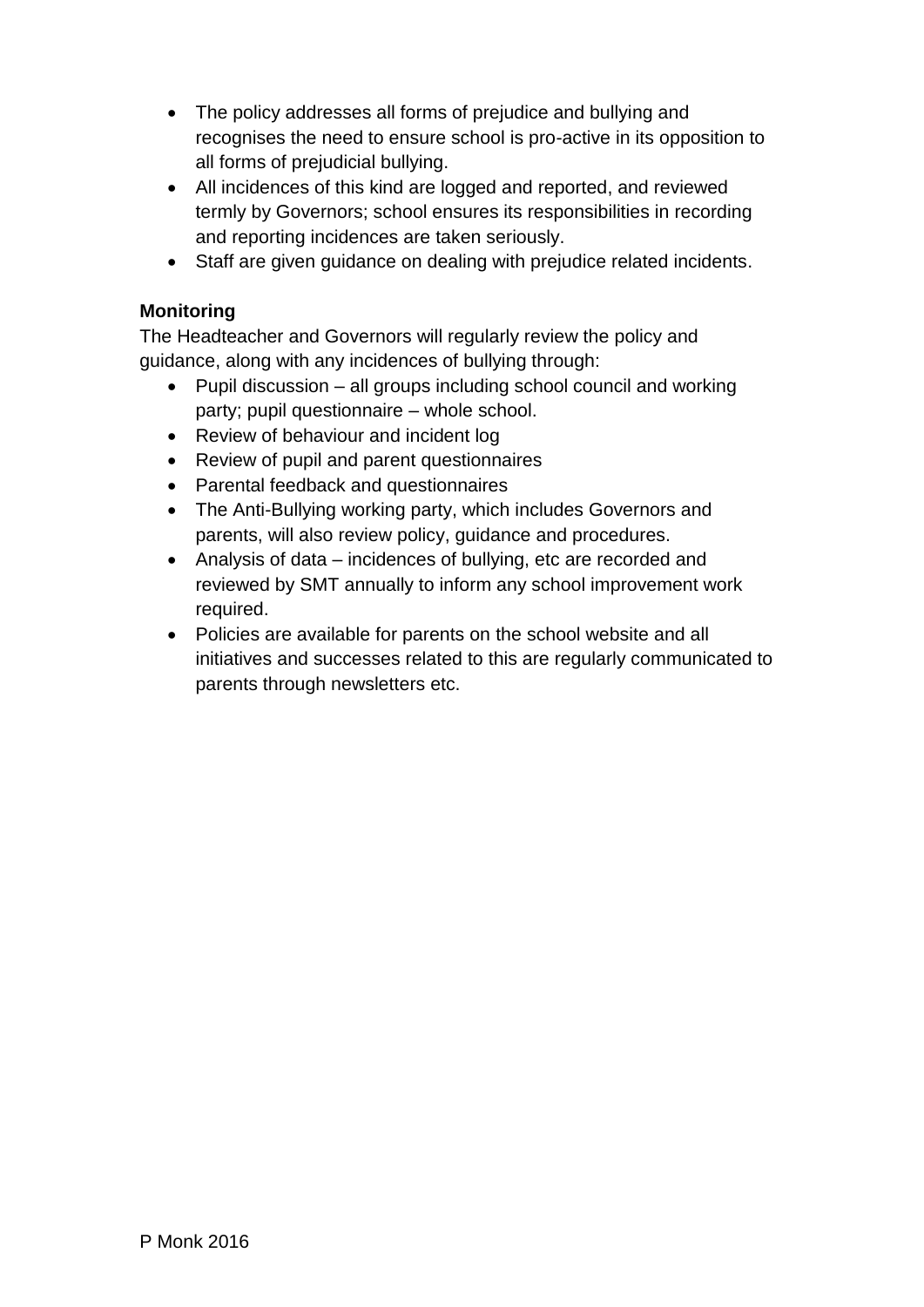#### Appendix 1 **Guidance for pupils and parents**

#### **BULLYING – DON'T SUFFER IN SILENCE**

#### **Information for pupils**

#### **WHEN YOU ARE BEING BULLIED**

- Be firm and clear look them in the eye and tell them to stop.
- Get away from the situation as quickly as possible.
- Tell an adult what has happened straight away.

#### **AFTER YOU HAVE BEEN BULLIED**

- Tell a teacher or another adult in school.
- Tell your family.
- If you are scared to tell a teacher or an adult on your own, ask a friend to go with you.
- Keep on speaking up until someone listens.
- Don't blame yourself for what has happened.

#### **WHEN YOU ARE TALKING ABOUT BULLYING WITH AN ADULT, BE CLEAR ABOUT**

- What has happened to you?
- How often it has happened.
- Who was involved?
- Who saw what was happening.
- Where it happened.
- What you have done about it already.

#### **ADVICE TO PARENTS**

#### **If your child has been bullied**

- Calmly talk with your child about his/her experience.
- Make a note of what your child says particularly who was said to be involved; how often the bullying has occurred; where it happened and what has happened.
- Reassure your child that he/she has done the right thing to tell you about the bullying.
- Explain to your child that should any further incidents occur he/she should report them to a teacher or another adult immediately.
- Make an appointment to see your child's class teacher as soon as you can. You can get in touch by telephone and by calling into school.
- Explain to the teacher the problems your child is experiencing.

#### **Talking with teachers about bullying**

P Monk 2016